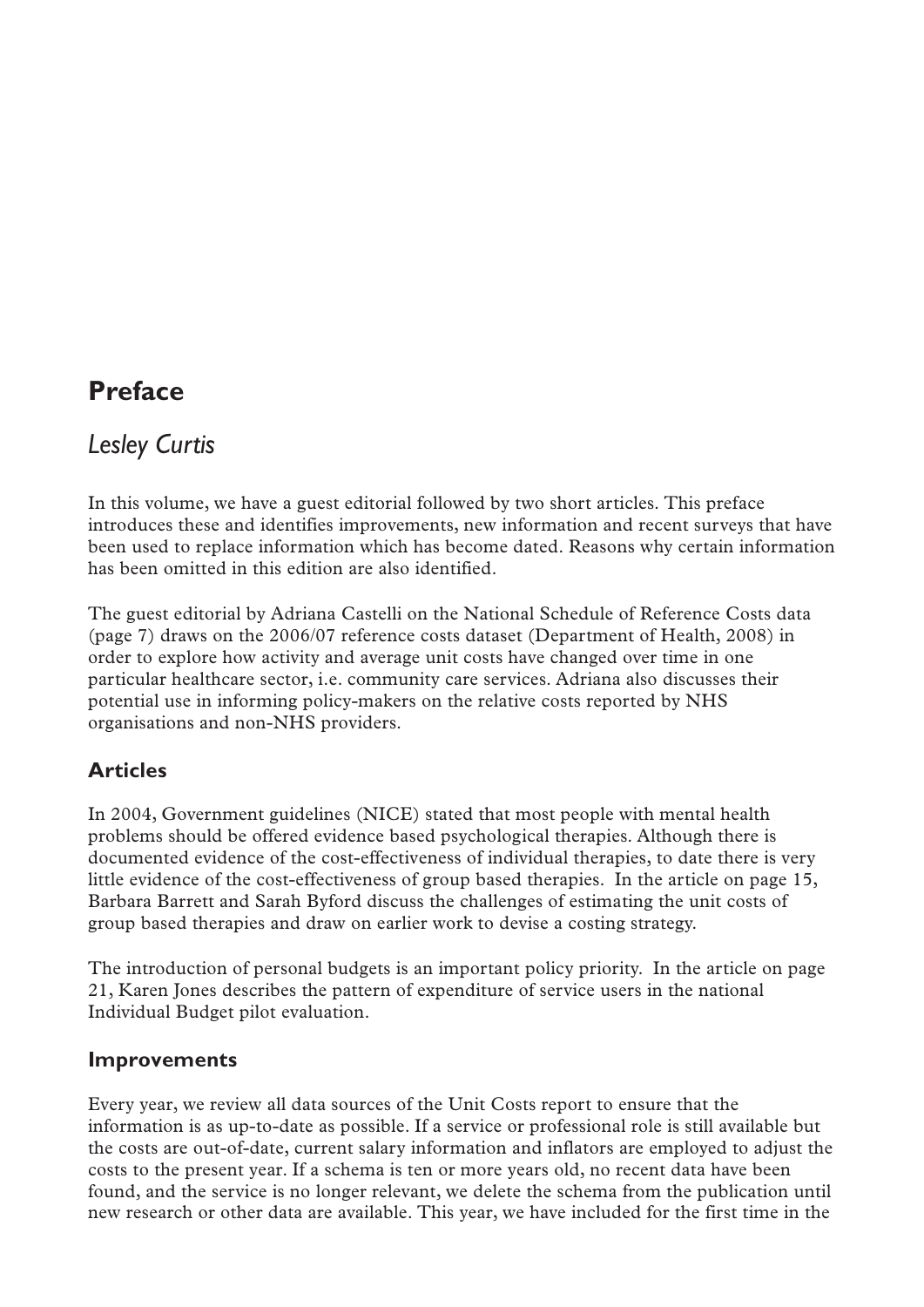miscellaneous section, (page 189) a list of schemata which have appeared in previous volumes and also a list of articles since 2001 so that readers can refer to them or download them online. This will be a permanent feature and will appear in future volumes.

In previous years, the Unit Costs reports have included the costs of adult and children's services. In 2007 however, the responsibility for data collection and other issues relating to children was transferred to the Department for Children, Schools and Families (DCSF) and is therefore no longer under the remit of the Department of Health. Section 6 (Services for children and their families), found in the 2007 report, will now be excluded permanently from the Unit Costs report and also 10.3 (Social Worker (children)) unless there is any change to funding arrangements and responsibilities in the future.

#### **New information**

#### *Salaries of NHS Staff*

Prior to this volume, salaries for hospital and community based health care staff have been based on the midpoints of Agenda for Change (AfC) payscales according to pay circulars produced by NHS Employers and before Agenda for Change was implemented, the Whitley payscales. This year we have based the unit cost calculations on information taken from the NHS Staff Earnings Estimates (March 2008) collected by the Information Centre. This information was generated using a sample of organisations from the Electronic Staff Record (ESR) Data Warehouse which records payments made to staff in the NHS. Details of the full methodology can be viewed at http://www.ic.nhs.uk/statistics-and-data-collections/ workforce/nhs-staff-earnings, or a summary of the methodology can be found in http:// www.ic.nhs.uk/webfiles/publications/esr\_earnings\_2007-12/March%2008%20Bulletin.pdf.

As the roll out process is not fully completed, the figures were presented as an experimental series. Before using these salaries in our calculations therefore, we sought advice from the Department of Health and the Information Centre to ensure that they accurately represent salaries within the NHS.

For each professional, the most appropriate salary has been used and is taken from the tables shown in the miscellaneous section of this report (page 168). Table 1 provides the mean and median basic salary for Agenda for Change bands and also the mean and median full-time equivalent salary including other payments i.e. overtime, occupation payments, location payment and other payments including redundancy pay or payment of notice periods.

Table 2 (page 168) shows the mean and median pay for qualified nurses and Table 3 (page 169) provides the same information for medical staff groups such as foundation officers and consultants.

Where we have used the mid-point salary of Agenda for Change bands in previous editions of the Unit Costs report (sections 7, 8, 11 and 12), we have replaced this with the median full-time salary for the band. This is considered to be more appropriate than the mean, which may be biased high or low according to the professional groups included within the band.

The following table provides the midpoint salaries for Agenda for Change bands 2 to 7 used in the previous volumes of the Unit Costs report and also the midpoints using the 2007/08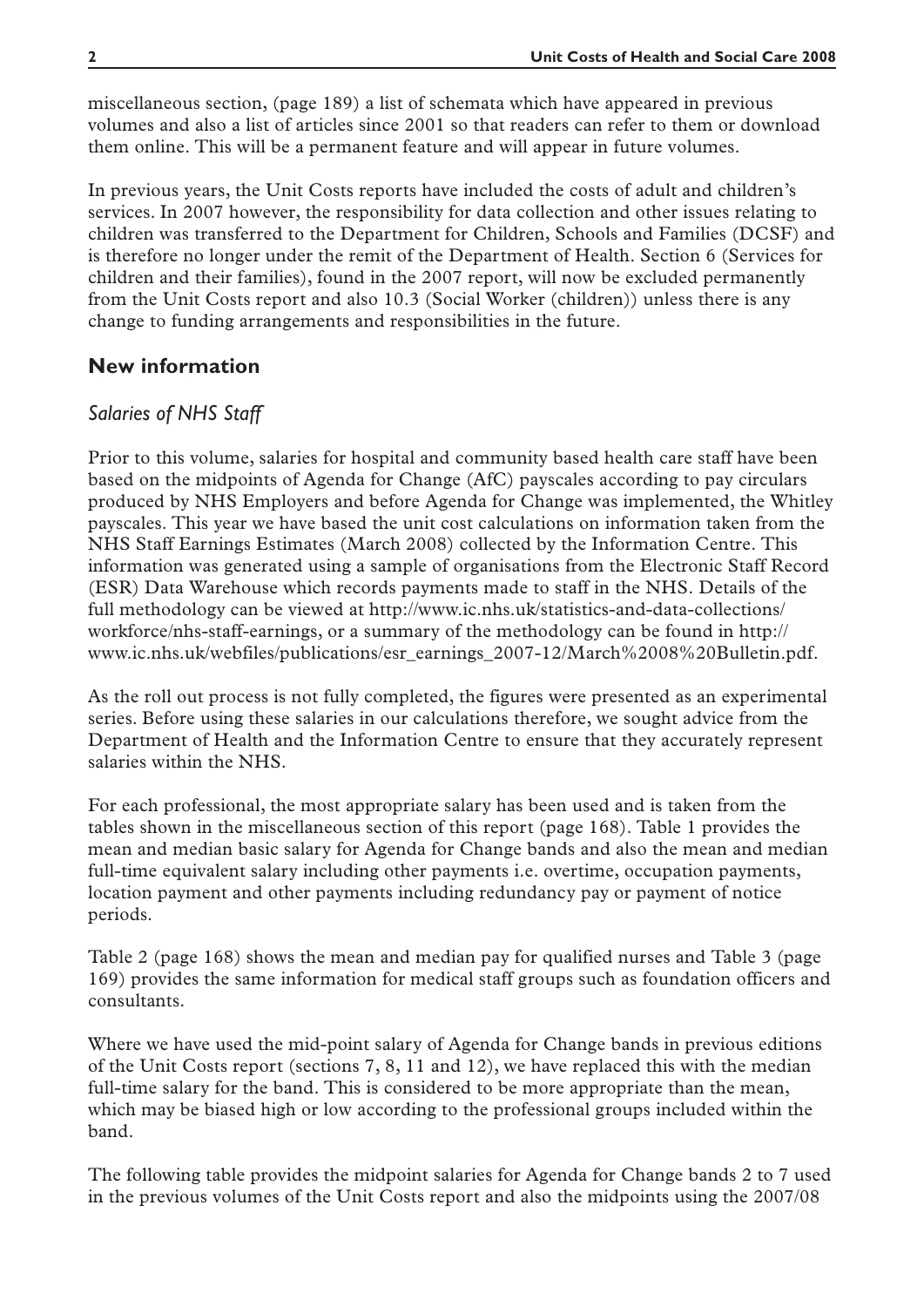salaries. It also provides the median basic salary using the 2007 NHS Staff Earning Estimates (used to calculate the unit costs estimates) and the difference between the median (2007) and midpoint (2007/08).

#### **Table 1 Agenda for Change bands midpoints and the median basic salaries used this year in the Unit Costs Report**

|        | 2006/2007<br>midpoints<br>(£) | 2007/2008<br>midpoints<br>$(f)$ | Sept-Dec 2007<br>median basic salary<br>(£) | <b>Difference between</b><br>median and midpoint<br>2007/2008 (%) |
|--------|-------------------------------|---------------------------------|---------------------------------------------|-------------------------------------------------------------------|
| Band 2 | 13.445                        | 13,647                          | 14.500                                      | $+6.2$                                                            |
| Band 3 | 15.446                        | 15.678                          | 16.300                                      | $+4.0$                                                            |
| Band 4 | 18.039                        | 18.310                          | 19,700                                      | $+7.7$                                                            |
| Band 5 | 21,646                        | 21.971                          | 22,900                                      | $+4.2$                                                            |
| Band 6 | 26.720                        | 27.120                          | 29,200                                      | $+7.7$                                                            |
| Band 7 | 31,906                        | 32,385                          | 34,300                                      | $+5.9$                                                            |

In the case of Foundation Officers where salaries for specific job descriptions have been provided, the mean salary is considered to be a more reliable indicator than the median.

**Table 2 Midpoint salaries for Foundation Officers and the mean basic salaries used this year in the Unit Costs Report**

|                      | 2006/2007 midpoint<br>(including)<br>supplement) $(f)$ | 2007/2008 midpoint<br>(including)<br>supplement) $(f)$ | Sept-Dec mean<br>total earnings<br>$(\mathbf{f})$ | <b>Difference between</b><br>mean and midpoint<br>(2007/2008)<br>% |
|----------------------|--------------------------------------------------------|--------------------------------------------------------|---------------------------------------------------|--------------------------------------------------------------------|
| Foundation Officer 1 | 33.610                                                 | 34.089                                                 | 31.200                                            | -8.5                                                               |
| Foundation Officer 2 | 42.047                                                 | 42.400                                                 | 43,000                                            | $+1.4$                                                             |

The salaries of specialty doctors have not been reported by the Information Centre so we have taken the salary information from the NHS Employers Pay Circular (NHS, 2008) and based it on the midpoint for the grade as in previous years. Consultant salaries have been based on total earnings provided by the Department of Health as they are in line with what was reported last year. They have been calculated by taking the total consultant paybill (less estimated employers oncosts) and divided by the number of full-time consultants. Next year, we will revisit the source of information with a view to using the information produced by the Information Centre.

It was reported in the 2007 edition of this report that the staff grade would be included in this publication. However, the existing staff grade has now been closed to new applicants and those currently on that grade have the option of moving onto the new specialty doctor contract.

In cases where staff typically work more hours than the standard working week of 37.5 hours (i.e. foundation officers where 97 per cent work on average 56 hours per week and consultants for whom a typical contract is 43.3 hours), we have based the unit costs on their total earnings which include overtime and other payments. The basic salaries are provided in the note. For other staff such as nurses and scientific and professional staff, where the unit costs are based on the standard working week of 37.5 hours, we have based the unit costs on the basic salary and have included the total earnings figure in the note.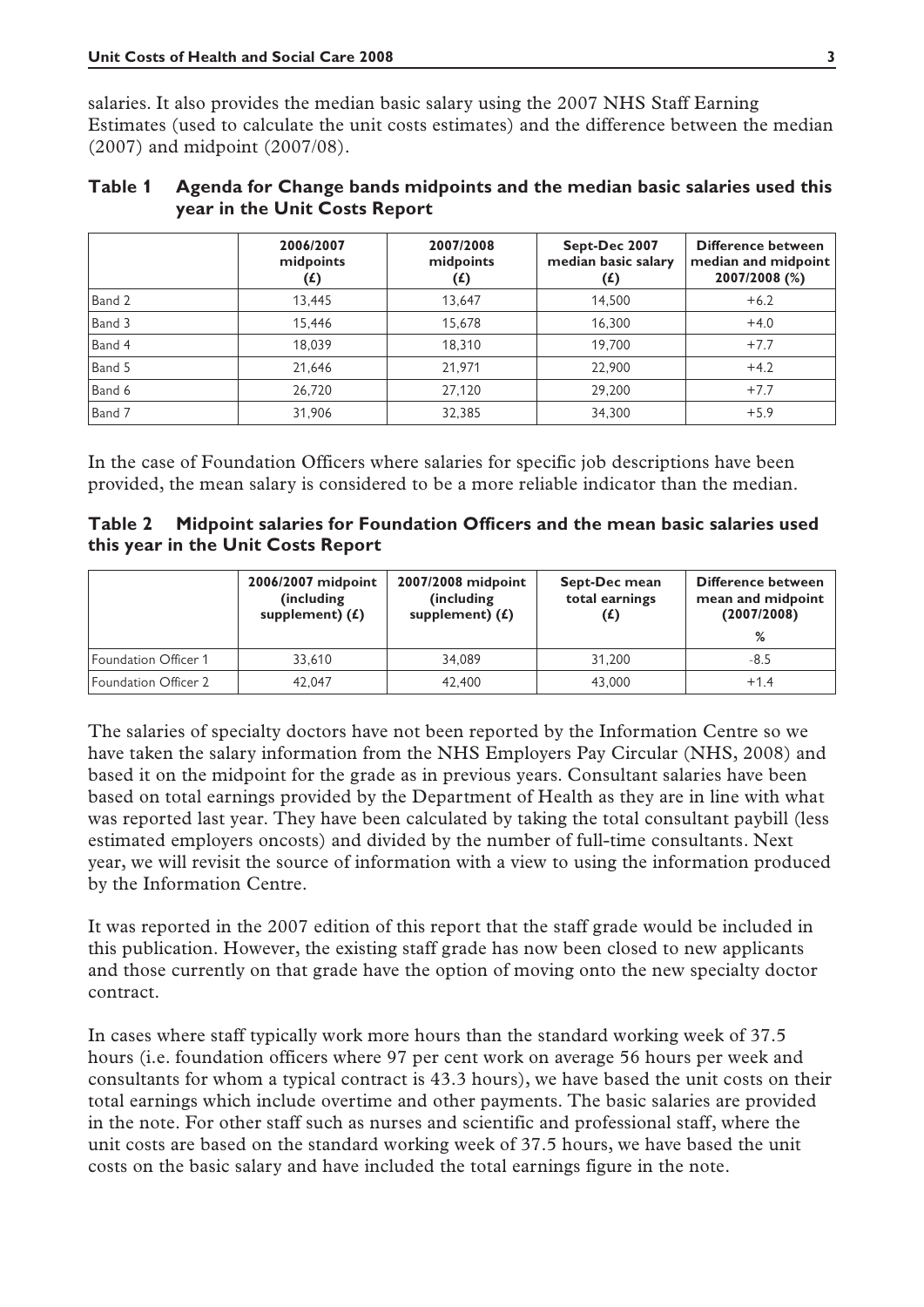### **Salaries of local authority staff**

Between Spring 2006 and Spring 2007, the National Minimum Dataset for Social Care (NMDS-SC) was piloted across local government. This nation-wide workforce information project gathered detailed data, including information on earnings, from employers, providing an overview of the whole social care sector. Although the information is not considered a reliable source for this edition of the Unit Costs report, it is hoped that we can use it in future volumes. This year, we are using the Earnings Survey carried out by the Local Government Analysis and Research (LGAR) which is based on information provided by 46 local authorities.

### **Superannuation**

An important component of the calculation of salary-related costs for health and social care professionals is the amount employers contribute to national insurance and superannuation. In order to ensure the accuracy of superannuation payments in local authorities, each year we carry out a survey of 20 authorities to see what percentage of salaries local authorities contribute towards superannuation. Last year, we found that the rate had increased from 14.9 per cent to 15.9 per cent. This year the rate has increased to 17.7 per cent resulting in an overall increase in the costs reported in this volume. The contribution that NHS employers make to superannuation payment remains at 14 per cent.

### **Sickness days**

Although unit costs are often compiled on an annual basis, we always disaggregate these costs to a lower level which includes an hourly cost. The first step is to identify the number of hours that the member of staff would be expected to work and to do this we need to know how many days annual, statutory and sick leave are expected to be taken. In previous years we have made assumptions about the number of sick days taken. This year, sickness rates have been based on the National Sickness Absence levels for 2005 for NHS professional (Information Centre, 2006). The national sickness absence level for 2005 was 4.5 per cent which amounted to 11.7 days per year compared to the 10 days of sickness on which previous calculations have been based. For local authority professionals, sickness rates have been taken from the Local Government Sickness Absence Levels and Causes Survey 2006–2007 (Local Government Association, 2007).

### **Living expenses**

In 2007, a new edition of the Family Spending Survey was released and we have updated the information on basic living expenses and other living costs for older people (see pages 34–42). In previous editions, these expenses were taken from the Family Expenditure Survey (2001/2002) and inflated as necessary. This year, the survey was based on spending during 2006 and inflated to 2007/08. A comparison of the spending patterns between the two time points showed that the average weekly expenditure per person on essential items such as household goods and services, fuel and power and food has decreased by 24 per cent whereas spending on recreation, hotels and transport (includes miscellaneous services) has increased by 196 per cent. Overall spending in all households on these items which are those normally covered by care home fees has increased by 44 per cent. Other living costs covered by personal expenditure (for example leisure goods and alcohol) have reduced by 11 per cent.